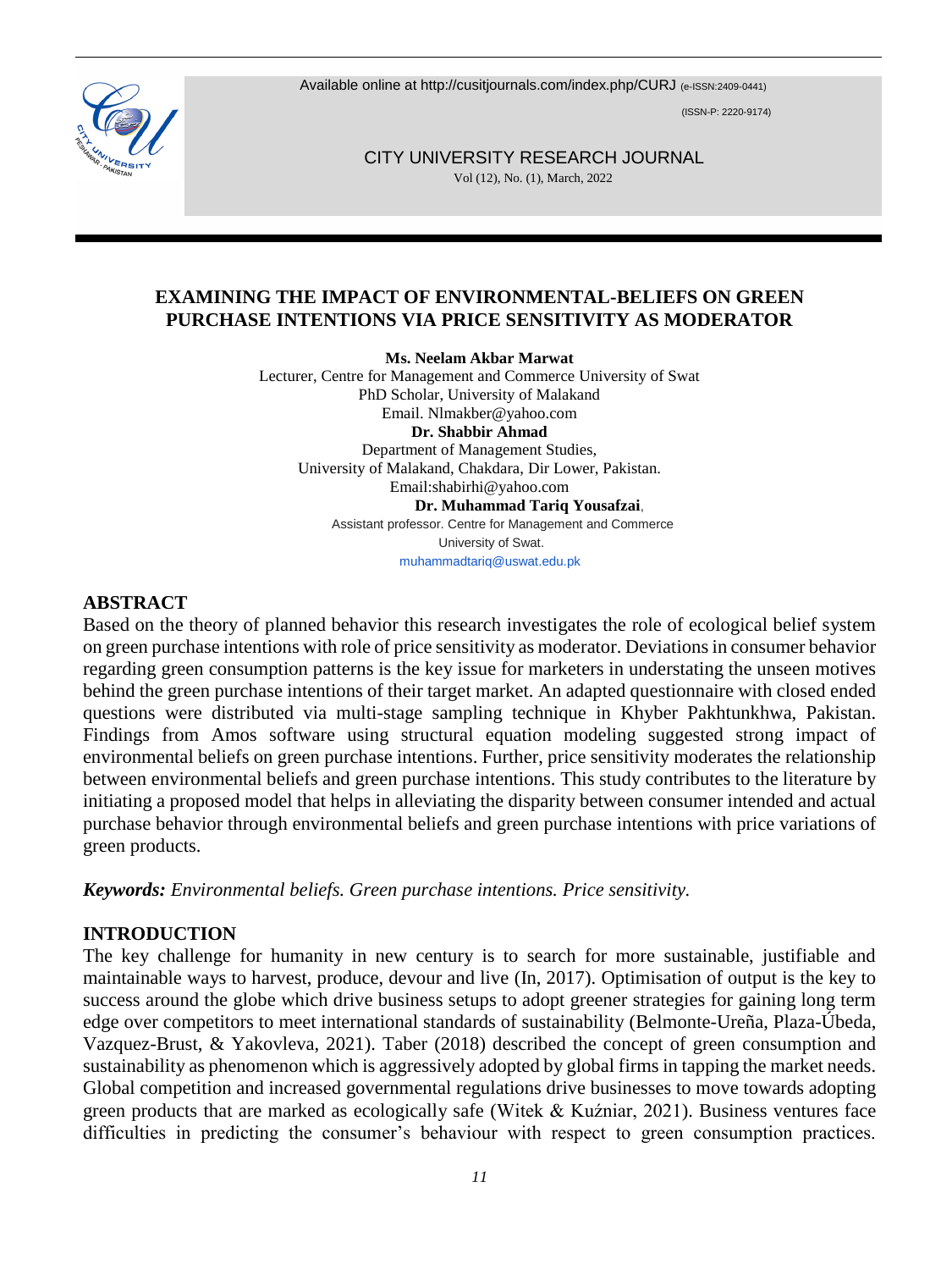Consumer's response to green products varies which possess threats to targeting and segmentation strategies of the firm [\(Chang, Chen, Yeh, & Li, 2021\)](#page-10-1). Marketers cannot predict the consumer's response with exact degree of accuracy in positioning their green products to the target market [\(Zaremohzzabieh,](#page-13-1)  [Ismail, Ahrari, & Samah, 2021\)](#page-13-1). This presumably has caused drop in the market share of green products in developing countries.

Marketing managers employ information regarding purchase intentions in designing strategic marketing decisions. Yet, the manifestation from experiential investigation regarding the connection between consumers' stated and actual intentions is blurred [\(Majeed, Ahmed, & Rasheed, 2021\)](#page-11-1). Previous research in exploring the gap between consumer green purchase intentions has fallen short. This research seeks to solve these problems. The challenging issue lies in deeply rationalizing the key characteristics of consumer behaviour. Other problems associated with green products sale is tied with failure in strategic considerations of businesses regarding charging overly premium pricing of green products [\(Wijekoon](#page-12-1)  [& Sabri, 2021\)](#page-12-1). This research investigates the consumer green purchase intentions with reference to theory of planned behaviour which provides logically sound base in predicting the consumer's beliefs system and its connection with green consumerism. Assessment of consumers profile with respect to green purchase intentions can help businesses in anticipating their reactions to green products [\(Cheung](#page-10-2)  [& To, 2019\)](#page-10-2). The existing research examines the role of price sensitivity as moderator in relationship between eco-belief system and green purchase intentions. Price sensitivity creates harmony between profit and sustainable practices of the business ventures that serves as competitive yardstick for brand and marketing managers in designing, building, implementing and maintaining the green marketing strategies [\(Millner & Ollivier, 2020\)](#page-11-2). It can assist manufacturing sectors in adaptation of green policies regarding packaging and labeling of green products. In the light of preceding discussion is assessed that understanding consumer's belief system towards variations in price is key to predict their actions towards environmental stimulus in purchase decisions.

The main aim of the research is to identify the impact of environmental beliefs on green purchase intentions with role of price sensitivity as moderator. Gap in the field of green marketing is identified between consumers green purchase knowledge, preferences and actual purchase decisions. Prior studies have investigated the role of green marketing concept with the composite of variables in diverse circumstances. [Obilor and Amadi \(2018\)](#page-12-2) studied the relationship between eco-labeling, eco-branding and environmental advertisements with overall organizational performance which were found to have drastic impact on each other. [Marvi, Minbashrazgah, Zarei, and Baghini \(2020\)](#page-11-3) carried out the systematic overview to explore the importance of green purchase intentions, its contributions along with its scope in coming future in the field of green consumptions, the rationale behind this research was to explain the emergence of green buying intentions along with the type of transformation and amendments it faced through evolutionary stages. [Ziegler \(2021\)](#page-13-2) explored the purchase intentions equipped with green marketing that is fixed with consumers preferences to adopt eco-friendly products and services. Gap is identified between consumer's eco-belief system and their actual behavior which needs to be addressed because of gaining global competitive advantage in terms of tapping the green target market needs [\(Millner & Ollivier, 2020\)](#page-11-2).

The purpose of this research is to assess the association between environmental beliefs and green purchase intentions with role of price sensitivity as moderator. Prior researches have ignored the role of price sensitivity that has profound impact on consumer's beliefs towards green purchase intentions. The existing research examines the role of price sensitivity as moderator in relationship between eco-belief system and green purchase intentions. Price sensitivity creates harmony between profit and sustainable practices of the business ventures that serves as competitive yardstick for brand and marketing managers in designing, building, implementing and maintaining the green marketing strategies [\(Millner & Ollivier,](#page-11-2)  [2020\)](#page-11-2). The current research can assist manufacturing sectors in adaptation of green policies regarding packaging and labeling of green products that addresses the gap in the literature by investigating the role of price sensitivity as moderator. The current study is an attempt to contribute to the literature by exploring the motives behind consumer ecological thinking and perception. The study will help in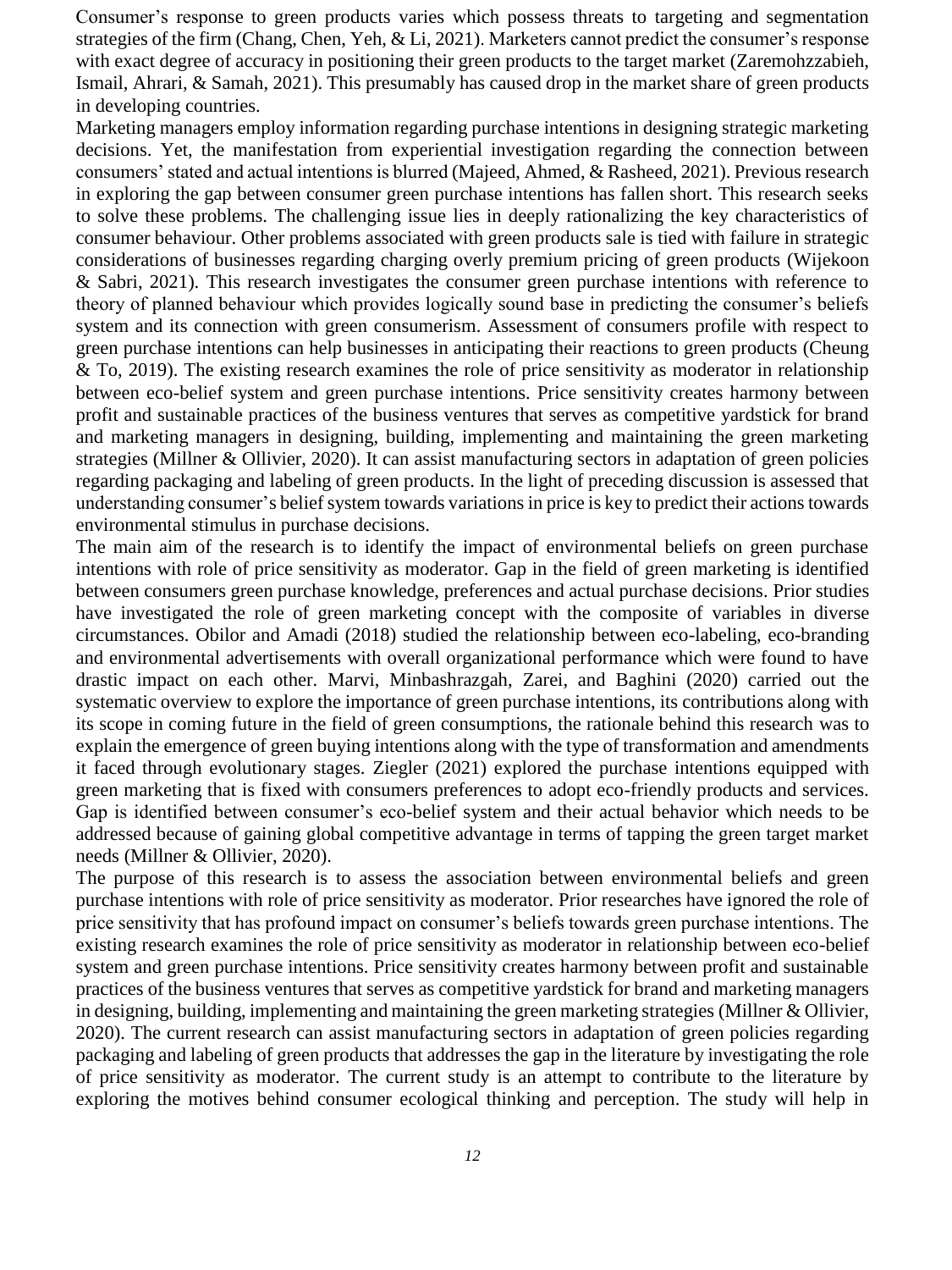understanding human nature in connection with biospheres preservation which will help firms in adopting greener strategies.

Consumers in effect shows greater concern for green products but practically they are not buying the green products which paved the way to explore the unseen personality aspects that helps in understating the consumer behavior regarding green marketing [\(Wijekoon & Sabri, 2021\)](#page-12-1). Digging out the consumer's black box (mind) and their responses to environmental stimuli arises the need for studying the individual belief system that can exert considerable impact on green purchase intentions of customers [\(Majeed et al., 2021\)](#page-11-1). The current research contributes to the literature of consumer belief system regarding sustainability spheres of business ventures that can widen the scope of environmental marketing and consumer psychology regarding safe environmental practices.

#### **LITERATURE REVIEW**

The current literature is based on reviews from multidisciplinary spheres ranging from sociology, education, psychology and marketing followed by business and management fields. The rational of the literature review section lies in identification of previous researchers' main goal and theme with reference to the central theoretical approaches with its immediate application [\(Elsbach & van](#page-10-3)  [Knippenberg, 2020\)](#page-10-3).

#### **2.1 Green Purchase Intention**

Green consumption is described with social relevancy because of expeditious escalation of environmental hazards, sustainability provocations and high level of consumer awareness about environmental stagnations [\(Kautish, Paul, & Sharma, 2019\)](#page-11-4). It can be explained as phenomenon in which individual prefers goods and services with lower ecological influence. In response to depletion of natural resources most research studies recommended the use of models which rests on the use eco-friendly technology to manufacturing concerns of the businesses [\(Alareqe, Roslan, Taresh, & Nordin, 2021\)](#page-10-4). It becomes obvious from previous research studies that the tendency to transform from conventional to sustainable consumption is becoming a global phenomenon [\(Y. A. Wang & Rhemtulla, 2021\)](#page-12-3). Thus, it is interpreted that the sole responsibility of converting consumers attitude from traditional ways of consumption to green ways of living life rests upon marketers and brand managers of the firm because they can devise and design strategies that helps in altering their perception regarding the long term benefits of adopting sustainable practices [\(Chou, Horng, Liu, & Lin, 2020\)](#page-10-5).

## **2.1.1 Theoretical Background of Green Purchase Intentions**

Green purchase intentions and actual green purchase behavior are used in research simultaneously. The most authentic and comprehensive theory that explains the green purchase intentions is Theory of planned behavior (TPB) which is developed by [\(Fishbein, Jaccard, Davidson, Ajzen, & Loken, 1980\)](#page-11-5). Theory of Planned behavior explains that behavioral intention of consumer is the final outcome of their attitude, subjective norms and perceived behavioral control, they all collectively explain the consumers buying intentions. TPB is extensively connected by previous researchers for predicting the green purchase behavior and behavioral intentions which describes and shows the tendency of individual to engage in particular behavior [\(Rausch & Kopplin, 2021\)](#page-12-4). Consumers are following sustainable practices in purchase decisions by acquiring and using those products that are less dangerous for surroundings [\(Munerah, Koay, & Thambiah, 2021\)](#page-12-5). [Shukla, Dipen, Malik, and Mishra \(2021\)](#page-12-6) revealed that green purchase intention is willingness of individual to prefer eco-friendly products over conventional products. It is characterized as internal drive to buy environmentally friendly products. In connection with preceding discussions it is assumed that purchase intention leads to green purchase intentions when consumers believes that their efforts to use and dispose of eco-friendly products have positive impact on society well-being [\(Shabbir, Bait Ali Sulaiman, Hasan Al-Kumaim, Mahmood, & Abbas, 2020\)](#page-12-7).

## **2.2 Environmental Belief**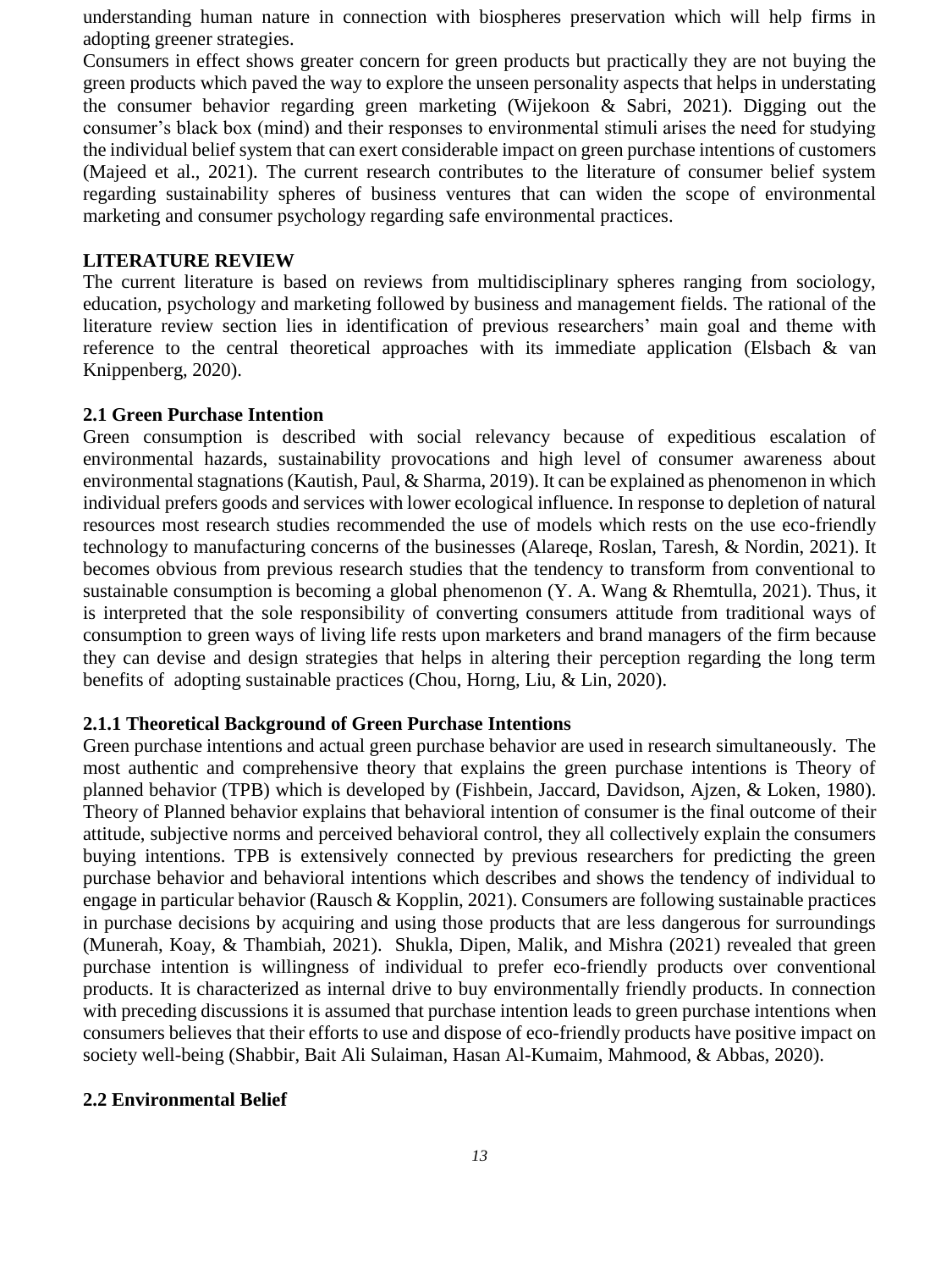Belief is a faith and confidence about existence of reality which that specific behavior of individual that yields meaningful resultant output and can be classified as behavioral, normative and control beliefs [\(Maarouf, 2019\)](#page-11-6). Environmental belief is a construct which helps to explain the individual behavior who impartially, altruistically and peacefully trying to take precautionary measures and consciously looking for solutions to environmental problems [\(Webster, Morrone, & Saucier, 2021\)](#page-12-8). Human beings consciously seek compatibility with their beliefs system and incompatibility between information and environmental beliefs in any form leads to resistance from accepting the importance of environmental degradation as a serving route to mental consistency [\(Braga Junior, Martínez Marta, Correa Caroline,](#page-10-6)  [Moura-Leite Rosamaria, & Da Silva, 2019\)](#page-10-6). Environmental beliefs refers to individual subjective knowledge which stems from their experiences and feelings [\(Groening, Sarkis, & Zhu, 2018\)](#page-11-7). Environmental beliefs act as stimulating drives that encourage and motivate individual about eco-system to consciously adopt environmentally sustainable practices [\(Liobikienė & Poškus, 2019\)](#page-11-8). Consumers on the continuum of having strong environmental beliefs tends to be more inclined towards the environment and shows greater concern towards taking responsibility to adopt green consumption practices [\(Inkpen](#page-11-9)  [& Baily, 2020\)](#page-11-9).

#### **2.2.1 Theoretical Background Explaining Environmental Beliefs**

[Groening et al. \(2018\)](#page-11-7) explained Stern's Value Belief Norm (VBN) theory in connection with environment, consumers norms are activated from their believes which explains that breaking the ecological rules and regulation can pose threats to the things they value and consequences can be minimized by exhibiting green purchase behavior. The VBN theory explains the relationship of pro environmental personal values, beliefs and norms which are connected via a chain, in green marketing context for preserving biosphere [\(Liao, Wu, & Pham, 2020\)](#page-11-10). Pro- environmental actions occur in response to consumer's personal moral norms and beliefs about such actions, these are stimulated in consumers who believe in the negative outcomes of environmental hazards for others, and their actions of exhibiting green purchase behavior could minimize the negative consequences of environmental issues [\(Zhang, Ruiz-Menjivar, Luo, Liang, & Swisher, 2020\)](#page-13-3). Personal values, norms motivate consumer's pro environmental behavior. [Zhu, Tang, Wang, and Chen \(2021\)](#page-13-4) incorporated the selfdetermination theory as theoretical background in presenting connections between environmental beliefs and employees green purchase behavior, self-determination theory explanation lies on how individual belief system works to adopt environmentally friendly consumption practices. [Inkpen and Baily \(2020\)](#page-11-9) revealed strong and positive correlation between consumers environmentally conscious behavior with the adoption of convenient and successful lifestyles with the ideology to practice green consumption. Previous researches done on value leads to the construction of third variable of the study. *H1: Environmental belief has significant positive impact on green purchase intention*

#### **2.3 Price Sensitivity as Moderating Variable Between Environmental Beliefs and Green Purchase Intention**

Price is considered as a prime factor in consumer's evaluation of purchase decisions and it is termed as sum total of money the firm charges its customers with the addition of profitability margin in producing specific goods or services [\(J. Wang, Pham, & Dang, 2020\)](#page-12-9). Sensitivity to price is connected to consumers overall evaluation of company offerings with respect to its financial gains and it refers to consumer perception and response towards variation in price of specific product or service ([\(Graciola, De Toni, de](#page-11-11)  [Lima, & Milan, 2018\)](#page-11-11). Price sensitivity is directly proportionate to consumer's awareness about the availability and variety of substitutes in the market. Expectations about high quality can be assessed with price sensitivity as it get lowered with high expectations about the quality of the products and services [\(Sana, 2020\)](#page-12-10). Price is a predominant factor in marketing research and it denotes the amount a seller charges after cost analysis of firms [\(Walia, Kumar, & Negi, 2020\)](#page-12-11). Highly price sensitive consumers may consciously or unconsciously search for price discounts sometimes even at the cost of quality because of their intentions to save money. Price is termed as evaluative yardstick and a prime mediator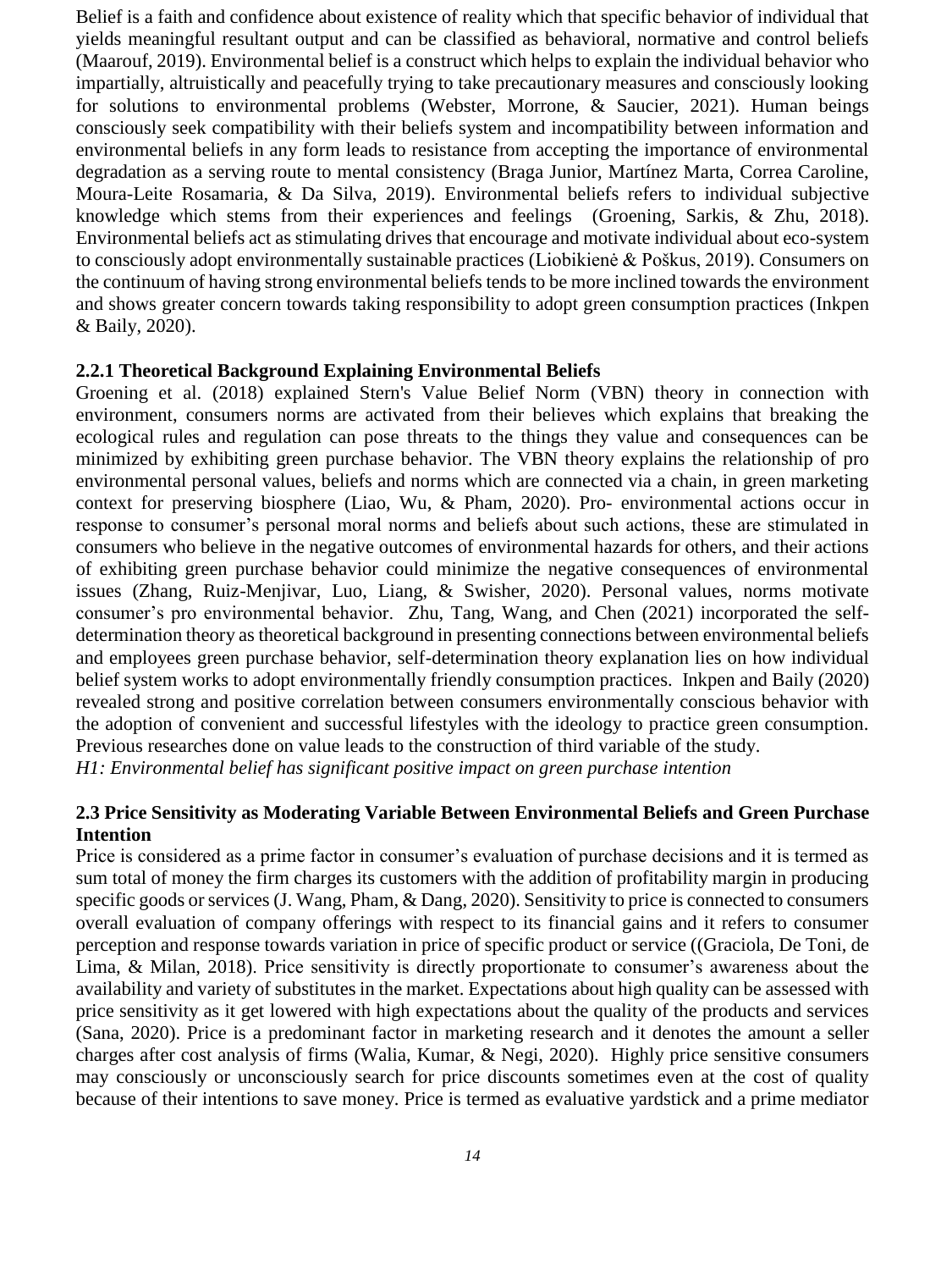in cognitive thinking process in buying [\(Yue, Sheng, She, & Xu, 2020\)](#page-13-5).

# **2.3.1 Theoretical Contributions Explaining Price Sensitivity**

Equity theory can explain the outcome/input criteria for both consumers and suppliers which can leads to a comprehensive technique of price sensitivity interpretation [\(Oliver & DeSarbo, 1988\)](#page-12-12). As suggested by [Bolton and Lemon \(1999\)](#page-10-7), the theory explains that customer prefer what is in line with their perception about the cost of product, it consists of financial and non-financial sacrifices (time and stress) associated with buying specific products. The outcomes in equity theory are compared with sacrifices and gains in exchange process by both parties (customers and companies). Extensive research is previously done on price sensitivity and its relationship with green purchase behavior in the context of developed nations. Studies considering these constructs are remarkably absent in developing countries. Sensitivity towards green products prices is directly proportionate to how transparent the price is in terms of its value provision to environment. [Erdil \(2018\)](#page-11-12) showed greater tendency of less price sensitive consumers towards sustainable products because of their determination to willingly pay extra for environmental welfare. [Joshi and Rahman \(2015\)](#page-11-13) revealed that high prices has extended the attitude behavior gap with reference to green consumption which associated price ceilings with ethical concerns of consumers.

Consumers with less financial resources were negatively associated with green product purchase while consumers with high affordability were enthusiastically willing to pay premium prices for green products [\(Salve, Pabalkar, & Roy, 2021\)](#page-12-13). Consumer green behavioral differences rests on how price sensitive and insensitive they are about the green products consumptions; thus price is marked as key determinant on the basis of which consumers analyze final purchase decisions of organic products. Price insensitivity leads to putting emphasis of non-price factors in terms of how it can contribute towards society wellbeing in general [\(J. Wang et al., 2020\)](#page-12-9). Firms strategic moves in incorporating marketing claims for which consumers are more willing to pay high prices depends upon the various aspects ranging from promoting organic material, sustainable practices and contribution to eco-friendly firms [Salve et al.](#page-12-13)  [\(2021\)](#page-12-13). Thus, in the light of preceding arguments it is assumed that price sensitivity serves as an important determinant in selecting among alternative courses of actions while purchasing green products.

Based on previous literature following hypothesis is developed.

*H2: Price sensitivity moderates the relationship between environmental values and green purchase intentions.*

# **RESEARCH METHOD**

Research methods is s series of steps followed for investigating a research problem tied with techniques and procedures directed towards the solution of problem upon which crux of the overall research lies [\(Burns & Scapens, 2000\)](#page-10-8). In this portion, the writer endeavours to explain the philosophical assumptions adopted for the study under consideration.

## **3.1 Nature of The Study**

The positivism, deductive approach was employed for discovering the relationship between environmental beliefs and green purchase intentions. This research is quantitative in nature which employed the general educated consumers on the basis of multistage sampling technique in the Khyber Pakhtunkhwa province of Pakistan. Rules for selecting sample size in survey method is explored by previous researchers with strong evidence. Models with simplified versions of conceptual framework can be comprehensively assessed with 200 respondents while model with medium complexity can be finely calculated and computed with sample size of 300-400 [\(Boomsma, 1983;](#page-10-9) [Kelloway, 1998\)](#page-11-14). Considering the complexity of the proposed theoretical framework it is moving towards moderate intricacy on the continuum of complexity. However, 400 sample size is considered appropriate for the study.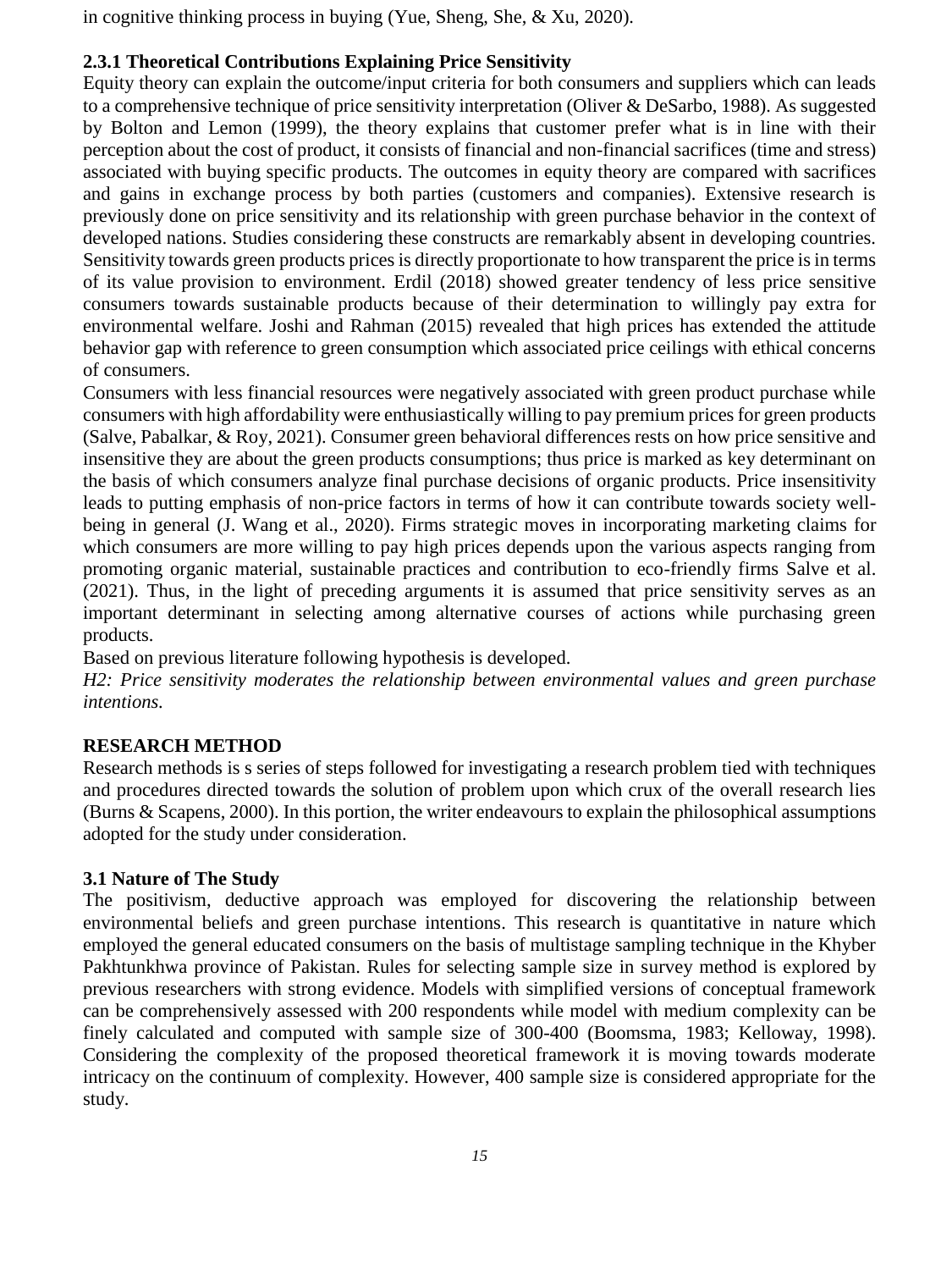## **3.2 Sample and Sampling Technique**

The current research employed multistage sampling procedure for assessing the responses from the Khyber Pakhtunkhwa, Pakistan as target population. Multistage sampling procedures originates with grouping samples into compact tiny classes from population in multiple phases and levels. In stage one, KPK was divided into three main regions i.e. Northern, Central and Southern regions. The northern part consists of ten districts with thirty five percent population, the central part has seven districts with forty five percent population while the southern part has seven districts with twenty percent of the total population [\(Rahman, Hayat, Habib, & Iqbal, 2011\)](#page-12-14). In second stage, two districts were chosen from central and southern regions while three districts were drawn from northern region based on the percentage of population and districts. In third step, five universities were sorted out based on the percentage of each district's populations. Two universities were picked from central region, while two were chosen from north region of KPK. Two universities were selected from southern region in order to meet the requirements of equal representation to the study sample.

## **3.3 Tools of Data Collection**

A survey instrument was modified and adapted from previous literature that was personally administered in selected universities. Five items tied to the variable Environmental beliefs have been adapted from the studies of [\(Yadav & Pathak, 2017\)](#page-13-6). Five items that guided in analyzing the proposed relationship of price sensitivity as moderator were adapted from the previous studies conducted by [Tan, Ojo, and](#page-12-15)  [Thurasamy \(2019\)](#page-12-15) and [Huang, Nguyen, Natarajan, Nguyen, and Kuzyk \(2018\)](#page-11-15). Five questions related to the dependent variable Green purchase intention were adopted from different studies which included first two questions from [\(Ko, Hwang, & Kim, 2013\)](#page-11-16). one question from the studies of [\(Rizwan,](#page-12-16)  [Mahmood, Siddiqui, & Tahir, 2014\)](#page-12-16), one question from [\(Kautish et al., 2019\)](#page-11-4) and one question from the work of [\(Huang et al., 2018\)](#page-11-15). The main reason of extracting the items from different research work was based on the relevance and suitability of questions for understating the disparity between consumers intended and actual belief system with special reference to green purchase intentions. Question items from multiple research papers paved the ways for assessing the unseen motives behind the purchase of ecologically sound green products.

## **RESULTS**

The main aim of the results section is to testify the proposed relationship between variables via statistical packages and software.

## **4.1 Reliability Statistics**

Reliability refers to the constant results over repeat performance of the experiments or any instruments designed and employed for analyzing the responses from the sample group [\(Schrepp, 2020\)](#page-12-17). All the values of Cronbach alpha represent excellent reliabilities which was above 0.7 a minimum threshold for the data in acceptable range which indicates that all the constructs have strong reliabilities statistics. The Cronbach alpha for Green purchase intentions was found as .923, Price Sensitivity was found as .865 and the Environmental Beliefs reliability was ascertained as .922 which characterizes strong reliabilities.

## **Table.1 Individual Reliability Statistics**

| <b>CONSTRUCTS</b>               | <b>NUMBER OF</b><br><b>ITEM</b> | CRONBACH 'S ALPHA |
|---------------------------------|---------------------------------|-------------------|
| <b>Green Purchase Intention</b> |                                 | 923               |
| <b>Price Sensitivity</b>        |                                 | .865              |
| <b>Environmental Beliefs</b>    |                                 | .922              |

## **4.2 Construct Validity**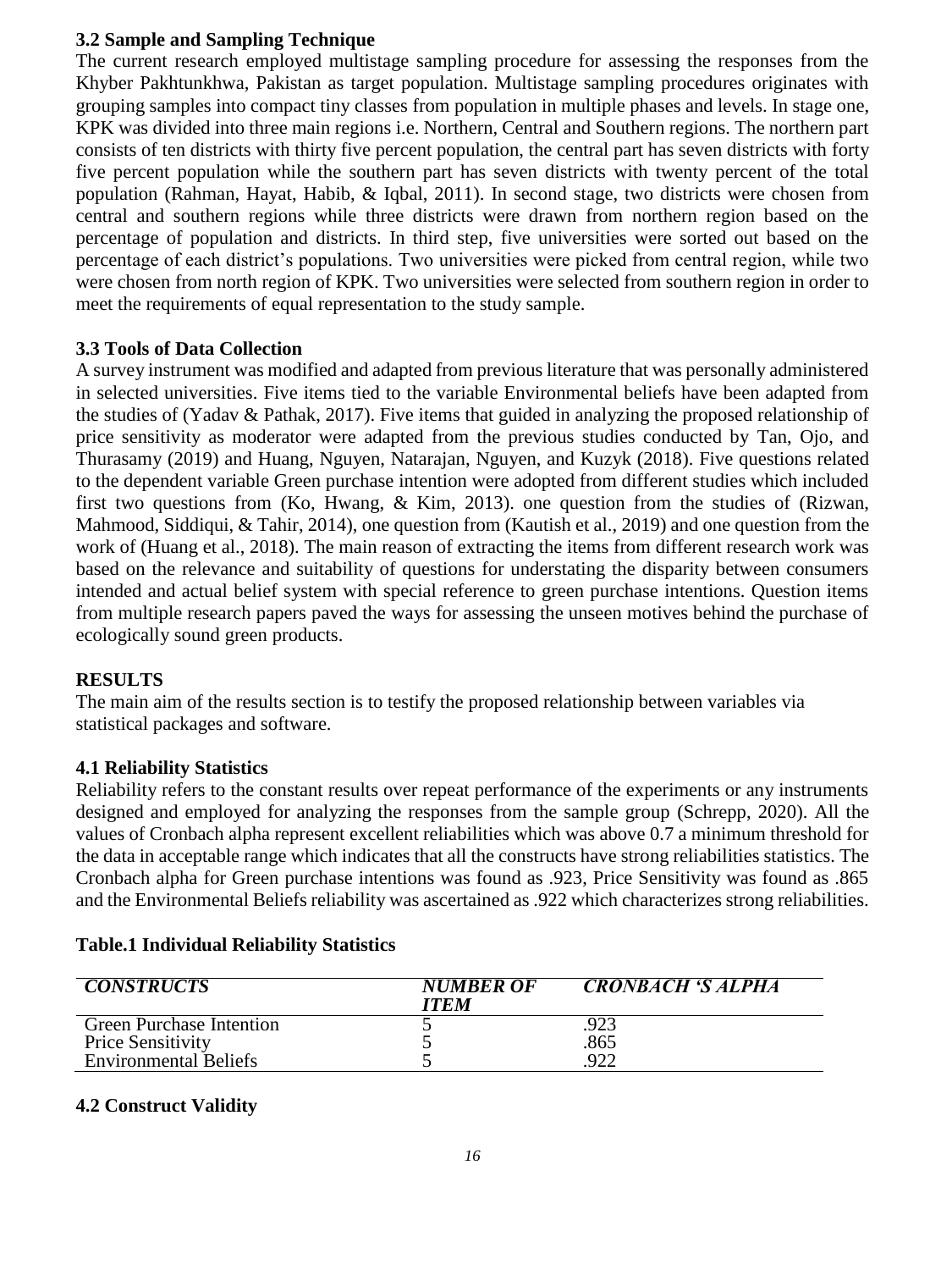Construct validity refers to the evaluation of how well a concept and theory is translated into an actual program [\(Gomez, Brown, & Spier, 2020\)](#page-11-17). Construct validity rests upon drawing inferences based upon lawful operationalization of constructs stemming from theoretical explanations of the variables under study [\(Trochim & Donnelly, 2001\)](#page-12-18).

## **4.2.1 Convergent Validity**

Convergent validity is the measurement of constructs that exhibits high relevance with respect to theory. The measuring items should be related to each based upon (land of theory) that are in fact related based upon (land of observations) which explains that measures should allied and connected to one another that are in fact related with each other [\(de Guinea, Titah, & Léger, 2013\)](#page-10-10). The current study has taken in to considerations the Average Variance Extracted figures for attaining the convergent validity criteria. In the statistics language the convergent validity is attained when the 0.50 or above figure is established for the constructs under study [\(Day, Shleicher, Unckless, & Hiller, 2002\)](#page-10-11).

| <i>Constructs</i>                | No. of items |      |  |
|----------------------------------|--------------|------|--|
| <b>Environmental Beliefs</b>     |              | ).87 |  |
| <b>Price Sensitivity</b>         |              | ).83 |  |
| <b>Green Purchase Intentions</b> |              | 0.87 |  |

## **TABLE.2 Average Variance Extracted and Composite Reliability**

**4.3 Structural Equation Modeling Evaluating the association between Environmental Belief and Green Purchase Intention. Regressing the role of Price Sensitivity as moderator between Environmental Belief and Green Purchase Intention.** 

*H1: Environmental Belief has significant positive impact on Green Purchase intention:*

*H2: Price Sensitivity moderates the relationship between Environmental Belief and Green Purchase Intention*

The standard loadings of the items covering Environmental Belief were .0.79. 0.81, 0.83, 0.84 and 0.83 for EB1, EB2, EB3, EB4 and EB5 respectively. Connection between Environmental Belief and Green Purchase Intention was regressed for analyzing the first and second set of hypotheses *(H1 and H2).* The direct relationship between Environmental Belief and Green Purchase Intention was tested with model fit indices values which were constituted within acceptable threshold levels for addressing the hypothesis of the study. In the second phase Price Sensitivity as moderating variable was regressed for checking its moderating impact on the relationship between Environmental Beliefs and Green Purchase Intention with insertion of error terms co-variances for improvement of model fitness *(H2).*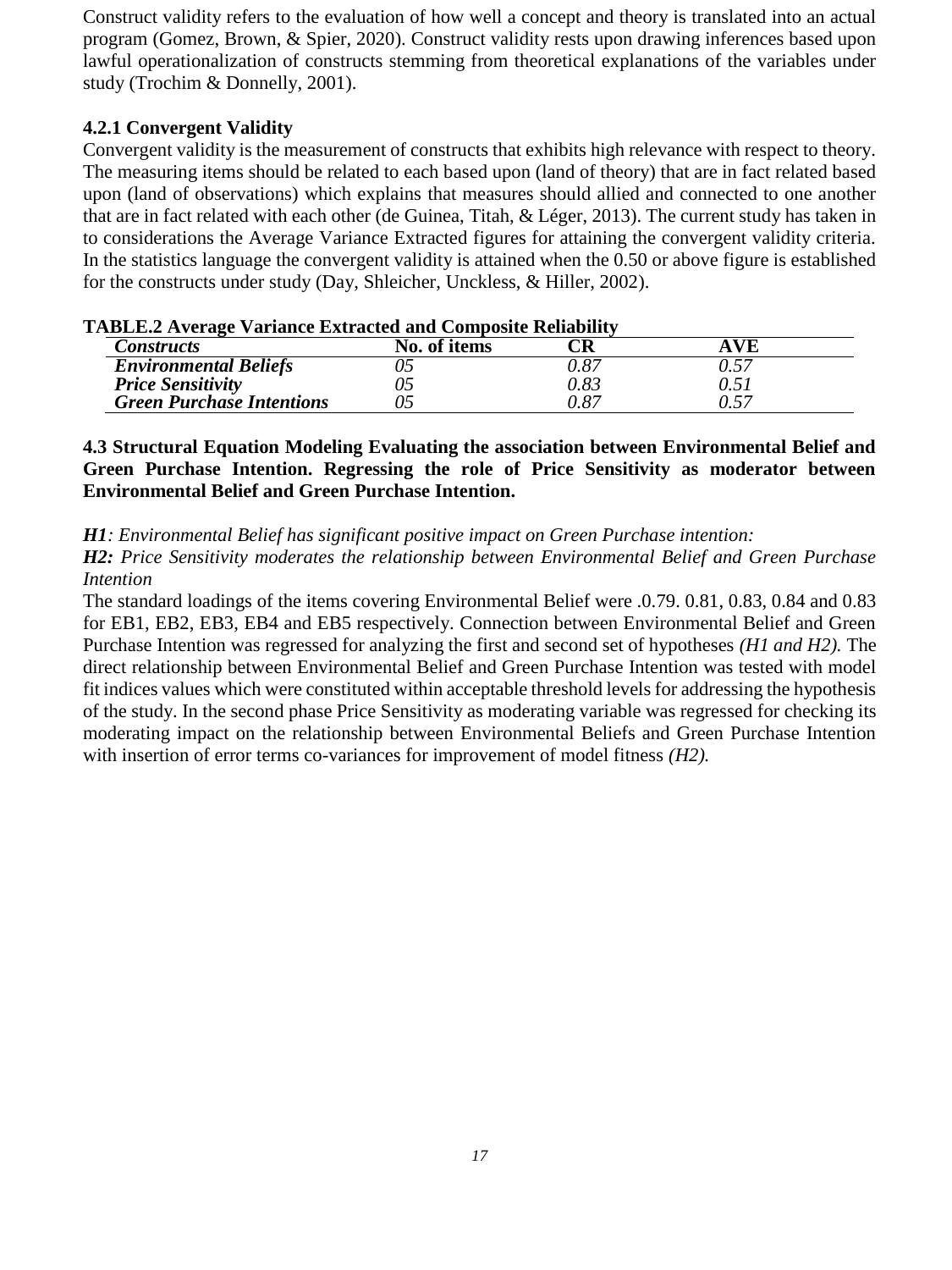

## **Figure # 1. Model fit for Structural path- yielding positive and significant relationship between EB and GPI with role of PS as moderating variable**

#### **4.4 Model Fit Indices**

The resultant output of the model fit (as indicated in table) with  $\chi^2$  / DF was found 1.483 which was in the range of acceptable threshold level 1 and 3. CFI value .99 was found above threshold level >0.95. GFI value was .92 which was marginally less than acceptable range of  $>0.95$ . AGFI value of the path model was 0.95 greater than the threshold level of >.08. TLI value was 0.98 above the set criteria of 0. 95. SRMR value was found less than.08 i-e 0.02 and RMSEA was 0.03 less than the threshold level of 0.06. PCLOSE value was 0.19 which is above >0.05 a threshold level indicating the robustness and suitability of the path model showing structural connection of hypotheses of the study.

| <b>Measure</b>             | <b>Estimates</b> | <b>Threshold</b>       |  |
|----------------------------|------------------|------------------------|--|
| Sig p value<br><b>CMIN</b> | .002<br>136.416  | $\le 0.05$             |  |
| DF                         | 92               |                        |  |
| <b>CMIN/DF</b>             | 1.483            | <b>Between 1 and 3</b> |  |
| <b>CFI</b>                 | 0.99             | >0.95                  |  |
| <b>TLI</b><br><b>GFI</b>   | 0.98<br>0.95     | >0.95<br>>0.95         |  |
| <b>AGFI</b>                | 0.92             | >0.80                  |  |
| <b>SRMR</b>                | 0.02             | < 0.08                 |  |

| Table #3. Values of the Constructs depicting the Path model robustness for Structural |  |
|---------------------------------------------------------------------------------------|--|
| connection between EB and GPI with role of PS as moderating variable.                 |  |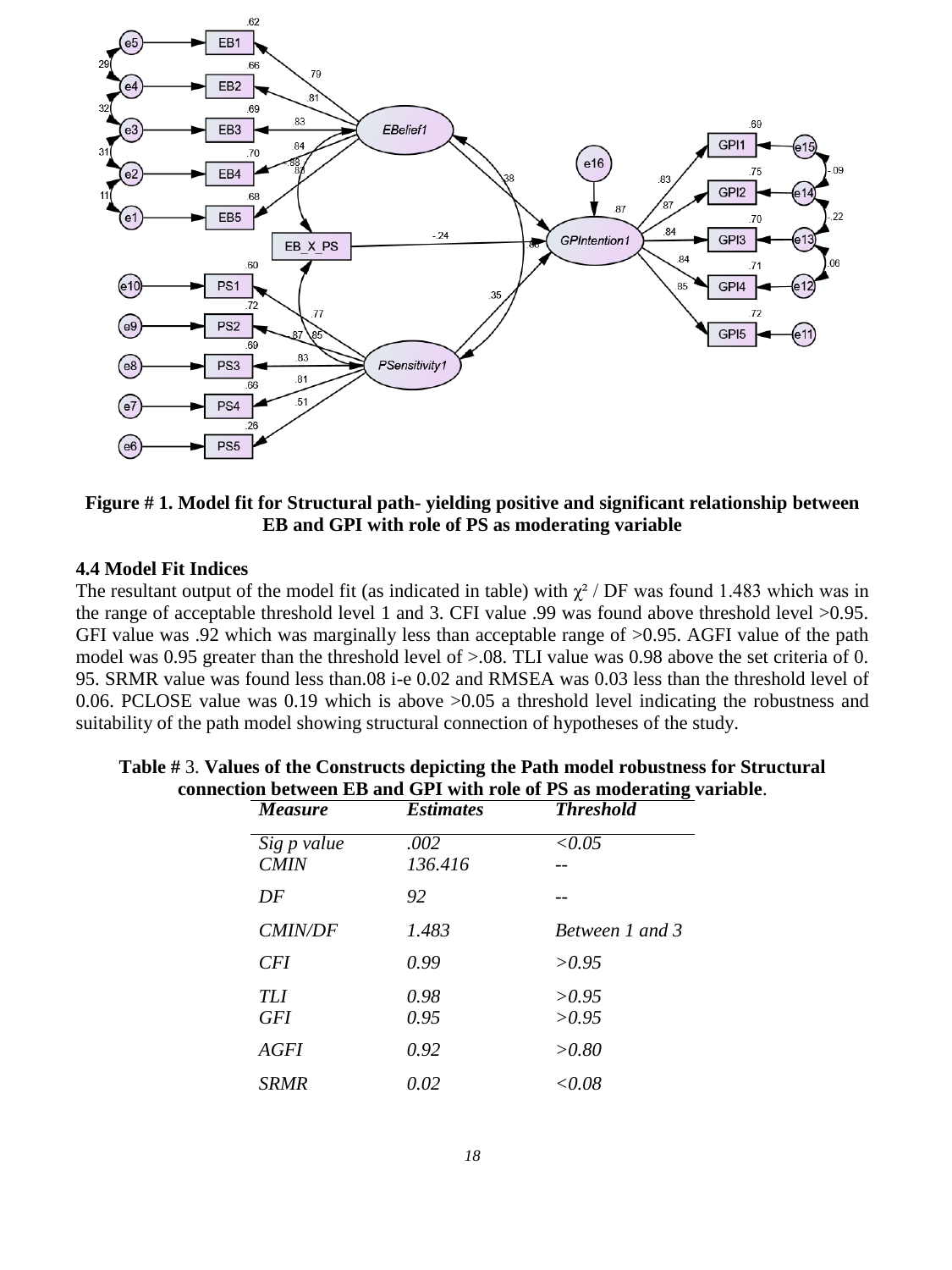| <b>RMSEA</b>  | 0.03 | $\le 0.06$ |
|---------------|------|------------|
| <i>PCLOSE</i> | 0.91 | > 0.05     |

The value of the beta coefficient (0.38 with p value 0.000 and critical ratio 3.850) was ascertained significant because its p value was less than 0.05 ie .000 which supports the first hypothesis of the study indicating significant association between Environmental Beliefs and Green Purchase Intention which leads to the accaptance of first hypothesis of the study drafting the way for analysis that Environmnetal Beliefs has significant direct effect on Green Purchase Intentions. All the statistical tests revealed the accaptable results which allows for checking the role of Price sensitivity as moderating constructs between Environmental Beliefs and Green Purchase Intention. Moderation analysis needs computation of interaction terms by multiplying the moderator with predictor variable and moderation exits if the relationship between predictor and criterion variable is significant [\(Memon et al., 2019\)](#page-11-18). Moderation impose restrictions on significance of results for both (Modertor and Dependant variable) and interaction of both moderator and depedent variable [\(Montoya, 2019\)](#page-11-19).

Results of the study in the first phase revealed ( $\beta = 0.38$ , Critical ratio= 3.850, p value 0.000) significant relationship between Environmental Beliefs and Green purchase intentions which supports the first hypothesis of the study. Second phase of the study reveled ( $\beta = 0.35$ , Critical ration= 3.722, p value 0.000) positive and significant association of moderator (Price Sensitivity) and criterion variable (Green Purchase Intention). The third phase explains the interaction between Price Sensitivity and Environmental Beliefs with composition of third variable as interaction term. The *H2* hypothesis of the study is accapted as the interaction terms p value is 0.001 significant ( $\beta$  = -.24, Critical ratio= -3.186). The standardized regression weight -.24 indicates that XxM(EVxPS) expalins -.24 % of variations in Green Purchase Intention. Price Sensitivity moderates the relationship between Environemntal Beliefs and Green Purchase Intention as the direct effect of Environmental Beliefs on Green Purchase Intention was ascertained as significant, with insertion of moderator (Price Sensitivity) turned the significance resultant output which depicts that moderation holds true with interaction terms.

| Table #4. Path coefficeint analysis with insertion of PS as moerator between EB and GPI |                     |         |      |          |                |
|-----------------------------------------------------------------------------------------|---------------------|---------|------|----------|----------------|
| Predictor                                                                               | <b>Standardized</b> |         | SE   | CR       | <b>P-Value</b> |
|                                                                                         | <b>Estimates</b>    |         |      |          |                |
| <b>X</b> (Environmental Beliefs)                                                        | 0.38                | .364    | .095 | 3.850    | .000           |
| <b>M(Price Sensitivity)</b>                                                             | 0.35                | .514    | .138 | 3.722    | .000           |
| XxM(EBxPS)                                                                              | $-0.24$             | $-.083$ | .026 | $-3.186$ | .001           |
|                                                                                         |                     |         |      |          |                |

**Table # 4. Path coefficeint analysis with insertion of PS as moerator between EB and GPI**

*Notes: N= 320; boostrap sample size =2000. DV= Green Purchase Intention* 

## **4.5 Graphical representation of Price Sensitivity as moderator between Environmental Beliefs and Green Purchase intention**

The pictorial representation of the role of Price sensitivity as moderator between Environmental Beliefs and Green purchase intentions revealed the negative association of Price Sensitivity with sound base that Environmental Beliefs increases Green Purchase Intentions when Price Sensitivity is low, in other words environmental Beliefs decreases Green Purchase Intentions when Price Sensitivity is high. The description goes in harmony with literature of price sensitivity role in green consumption behavior. Consumers who are highly sensitive towards price variations are likely to possess weak environmental beliefs regarding green consumption behavior.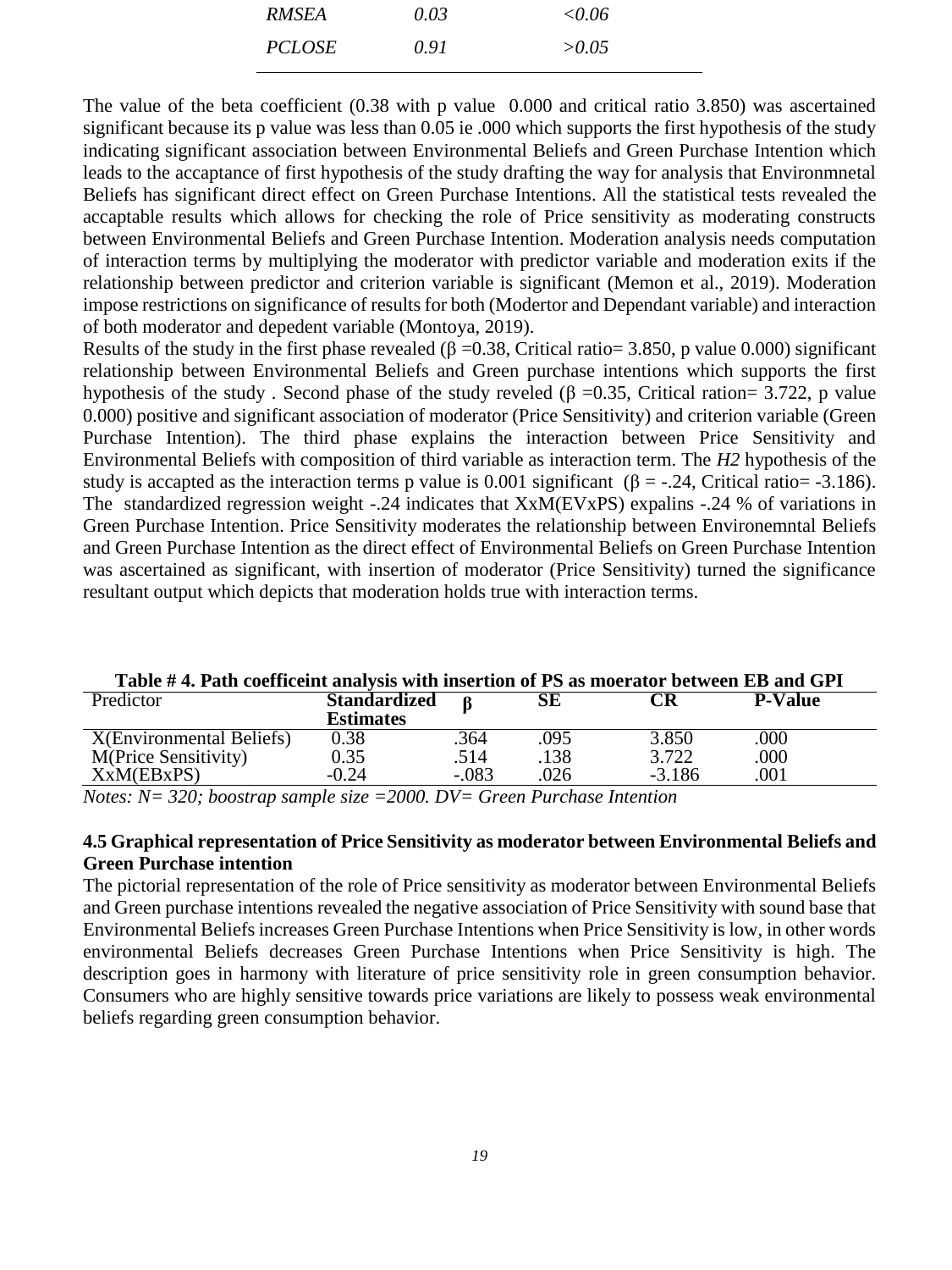

**Figure 1. Interaction plot- assessing the role of Price Sensitivity as Moderator between Environmental Beliefs and Green Purchase Intention.**

#### **DISCUSSIONS**

The major research objective was to identify the impact of environmental beliefs on green purchase intentions with assessing the role of price sensitivity as moderator. The finding of the study leads to acceptance of first hypotheses where environmental beliefs exerted significant influence on green purchase intentions. Previous research depicts similar results in the field of green marketing where cognitive perceptual beliefs were tied and linked with green purchase intentions with confirmation of the notion that ecologically cognitive beliefs exerts considerable impact on the ways consumers think about green consumption practices **(**[Moon, Mohel, & Farooq, 2021\)](#page-12-19)**.** The second objective of the research was to examine the role pf price sensitivity as moderating variable. The findings revealed that price sensitivity moderates the relationship between environmental beliefs and green purchase intentions which leads to the acceptance of second hypothesis of the study.

The current research has multiple contributions. Firstly, it contributes to the green consumption and biospherical literature by highlighting the deep rooted consumers belief system tied with environmental purchase intentions. Secondly, the existing research examines the role of price sensitivity as moderator in relationship between eco-belief system and green purchase intentions. Price sensitivity creates harmony between profit and sustainable practices of the business ventures that serves as competitive yardstick for brand and marketing managers in designing, building, implementing and maintaining the green marketing strategies. It can assist manufacturing sectors in adaptation of green policies regarding packaging and labeling of green products. It is recommended for future research to broaden the study setting in other regions of Pakistan for understating a whole picture of environmental beliefs, price sensitivity and green purchase intentions. Longitudinal study in future research can better helps in identifying the variations caused by price changes in consumer eco-belief system with reference to purchase intentions of green products. This study contributes to the literature by initiating a proposed model that helps in alleviating the disparity between consumer intended and actual purchase behavior through environmental beliefs and green purchase intentions with price variations of green products.

#### **CONCLUSIONS**

The current research provides an insight about the role of consumer environmental beliefs and its impact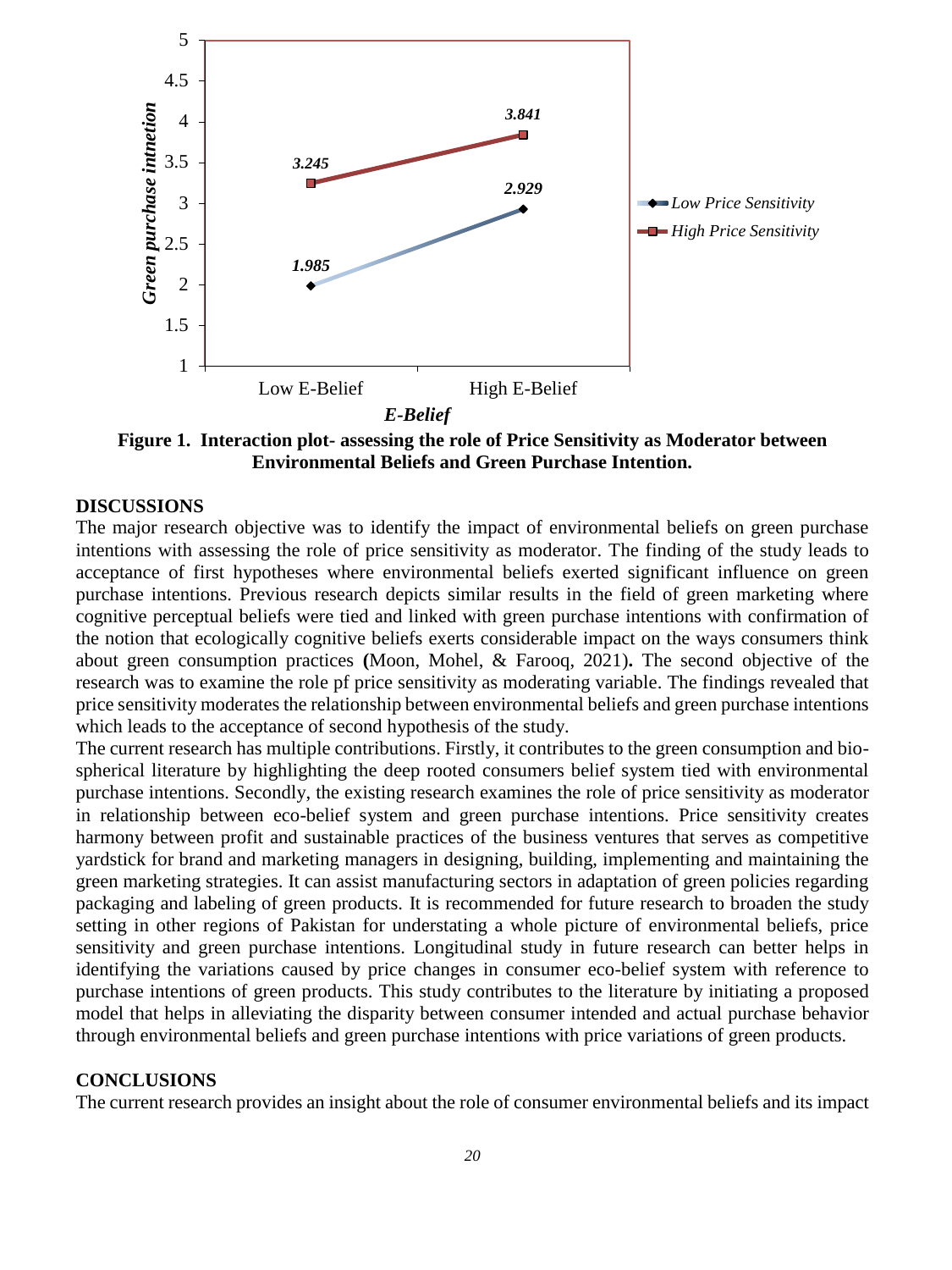on green purchase intentions with role of price sensitivity as moderator. The current study employed quantitative, deductive approach via structurally adapted questionnaire that was regressed via AMOS. Structured equation modeling was employed for checking the hypotheses of the study. Moreover, the conformity factor analysis was recruited for assessment of its fitness. The first hypothesis was accepted as the significant association between Environmental beliefs and Green Purchase Intentions was found positive while second hypothesis of the study was also accepted as the resultant output of the price sensitivity as moderator was significant depicting moderation between environmental beliefs and green purchase intentions. The main aim of the research was to identify the impact of environmental beliefs on green purchase intentions with role of price sensitivity as moderator. The findings of the study suggested that green marketing beliefs exhibits strong association with green purchase intentions in Khyber Pakhtunkhwa region of Pakistan. Results of the study revealed that consumers in specific regions of Khyber-Pakhtunkhwa do have environmental belief system which embark them towards the purchase of green products. Price conscious consumer preferred green products when they were offered with premium prices which indicates that lower price drives consumers towards actual purchase decisions of green products. Marketers and brand managers can take advantage of price variations for imparting the habit of ecologically sound practices in consumption of goods and services.

### **REFERENCES**

- <span id="page-10-4"></span>Alareqe, N. A., Roslan, S., Taresh, S. M., & Nordin, M. S. (2021). Universality and Normativity of the Attachment Theory in Non-Western Psychiatric and Non-Psychiatric Samples: Multiple Group Confirmatory Factor Analysis (CFA). *International journal of environmental research and public health, 18*(11), 5770.
- <span id="page-10-0"></span>Belmonte-Ureña, L. J., Plaza-Úbeda, J. A., Vazquez-Brust, D., & Yakovleva, N. (2021). Circular economy, degrowth and green growth as pathways for research on sustainable development goals: A global analysis and future agenda. *Ecological Economics, 185*, 107050.
- <span id="page-10-7"></span>Bolton, R. N., & Lemon, K. N. (1999). A Dynamic Model of Customers' Usage of Services: Usage as an Antecedent and Consequence of Satisfaction. *Journal of marketing research, 36*(2), 171-186. doi: 10.1177/002224379903600203
- <span id="page-10-9"></span>Boomsma, A. (1983). On the robustness of LISREL (maximum likelihood estimation) against small sample size and non-normality.
- <span id="page-10-6"></span>Braga Junior, S., Martínez Marta, P., Correa Caroline, M., Moura-Leite Rosamaria, C., & Da Silva, D. (2019). Greenwashing effect, attitudes, and beliefs in green consumption. *RAUSP Management Journal, 54*(2), 226-241. doi: 10.1108/rausp-08-2018-0070
- <span id="page-10-8"></span>Burns, J., & Scapens, R. W. (2000). Conceptualizing management accounting change: an institutional framework. *Management accounting research, 11*(1), 3-25.
- <span id="page-10-1"></span>Chang, T.-W., Chen, Y.-S., Yeh, Y.-L., & Li, H.-X. (2021). Sustainable consumption models for customers: investigating the significant antecedents of green purchase behavior from the perspective of information asymmetry. *Journal of Environmental Planning and Management, 64*(9), 1668-1688.
- <span id="page-10-2"></span>Cheung, M. F., & To, W. M. (2019). An extended model of value-attitude-behavior to explain Chinese consumers' green purchase behavior. *Journal of Retailing and Consumer Services, 50*, 145-153.
- <span id="page-10-5"></span>Chou, S.-F., Horng, J.-S., Liu, C.-H. S., & Lin, J.-Y. (2020). Identifying the critical factors of customer behavior: An integration perspective of marketing strategy and components of attitudes. *Journal of retailing and consumer services, 55*, 102113.
- <span id="page-10-11"></span>Day, D. V., Shleicher, D. J., Unckless, A. L., & Hiller, N. J. (2002). Self-monitoring personality at work: a meta-analytic investigation of construct validity. *Journal of Applied Psychology, 87*(2), 390.
- <span id="page-10-10"></span>de Guinea, A. O., Titah, R., & Léger, P.-M. (2013). Measure for measure: A two study multi-trait multimethod investigation of construct validity in IS research. *Computers in Human Behavior, 29*(3), 833-844.
- <span id="page-10-3"></span>Elsbach, K. D., & van Knippenberg, D. (2020). Creating high‐impact literature reviews: An argument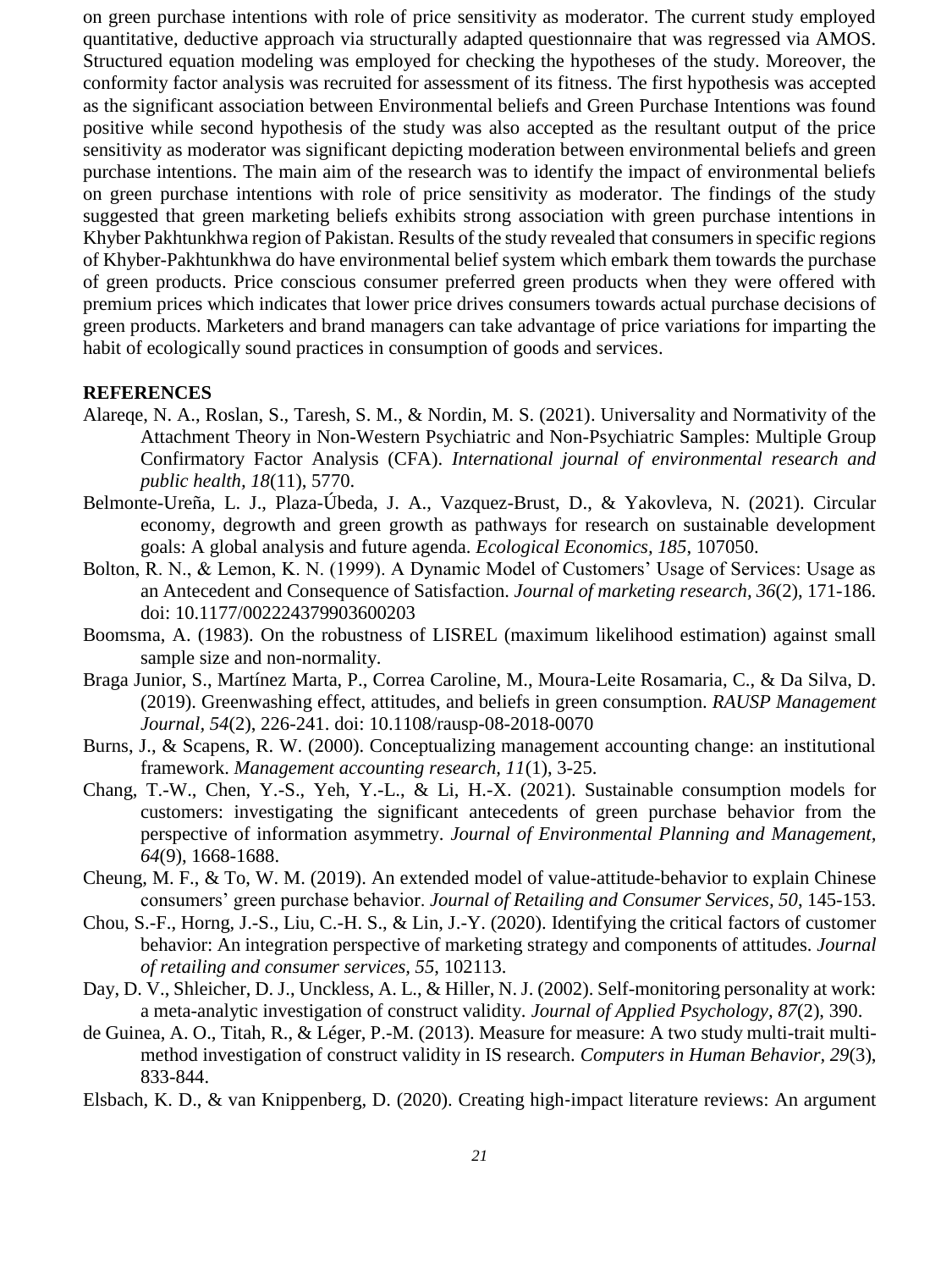for 'integrative reviews'. *Journal of Management Studies, 57*(6), 1277-1289.

- <span id="page-11-12"></span>Erdil, M. (2018). UNDERSTANDING THE DRIVERS OF GENERATION Y CONSUMERS'GREEN PURCHASE INTENTION: PRICE SENSITIVITY AS A MODERATING VARIABLE. *Journal of Business Economics and Finance, 7*(1), 89-100.
- <span id="page-11-5"></span>Fishbein, M., Jaccard, J., Davidson, A. R., Ajzen, I., & Loken, B. (1980). Predicting and understanding family planning behaviors *Understanding attitudes and predicting social behavior*: Prentice Hall.
- <span id="page-11-17"></span>Gomez, J. A., Brown, J. L., & Spier, E. (2020). Factor structure, measurement invariance, and construct validity of MELQO measure of child development and early learning in Laos. *International Journal of School & Educational Psychology*, 1-27.
- <span id="page-11-11"></span>Graciola, A. P., De Toni, D., de Lima, V. Z., & Milan, G. S. (2018). Does price sensitivity and price level influence store price image and repurchase intention in retail markets? *Journal of retailing and consumer services, 44*, 201-213.
- <span id="page-11-7"></span>Groening, C., Sarkis, J., & Zhu, Q. (2018). Green marketing consumer-level theory review: A compendium of applied theories and further research directions. *Journal of Cleaner Production, 172*, 1848-1866.
- <span id="page-11-15"></span>Huang, Y., Nguyen, M.-K., Natarajan, A. K., Nguyen, V. H., & Kuzyk, A. (2018). A DNA origamibased chiral plasmonic sensing device. *ACS applied materials & interfaces, 10*(51), 44221- 44225.
- <span id="page-11-0"></span>In, J. (2017). Introduction of a pilot study. *Korean journal of anesthesiology, 70*(6), 601.
- <span id="page-11-9"></span>Inkpen, R., & Baily, B. (2020). Environmental beliefs and their role in environmental behaviours of undergraduate students. *Journal of Environmental Studies and Sciences, 10*(1), 57-67.
- <span id="page-11-13"></span>Joshi, Y., & Rahman, Z. (2015). Factors affecting green purchase behaviour and future research directions. *International Strategic management review, 3*(1-2), 128-143.
- <span id="page-11-4"></span>Kautish, P., Paul, J., & Sharma, R. (2019). The moderating influence of environmental consciousness and recycling intentions on green purchase behavior. *Journal of Cleaner Production, 228*, 1425- 1436.
- <span id="page-11-14"></span>Kelloway, E. K. (1998). *Using LISREL for structural equation modeling: A researcher's guide*: Sage.
- <span id="page-11-16"></span>Ko, E., Hwang, Y. K., & Kim, E. Y. (2013). Green marketing'functions in building corporate image in the retail setting. *Journal of Business Research, 66*(10), 1709-1715.
- <span id="page-11-10"></span>Liao, Y.-K., Wu, W.-Y., & Pham, T.-T. (2020). Examining the moderating effects of green marketing and green psychological benefits on customers' green attitude, value and purchase intention. *Sustainability, 12*(18), 7461.
- <span id="page-11-8"></span>Liobikienė, G., & Poškus, M. S. (2019). The importance of environmental knowledge for private and public sphere pro-environmental behavior: Modifying the Value-Belief-Norm theory. *Sustainability, 11*(12), 3324.
- <span id="page-11-6"></span>Maarouf, H. (2019). Pragmatism as a supportive paradigm for the mixed research approach: Conceptualizing the ontological, epistemological, and axiological stances of pragmatism. *International Business Research, 12*(9), 1-12.
- <span id="page-11-1"></span>Majeed, A., Ahmed, I., & Rasheed, A. (2021). Investigating influencing factors on consumers' choice behavior and their environmental concerns while purchasing green products in Pakistan. *Journal of Environmental Planning and Management*, 1-25.
- <span id="page-11-3"></span>Marvi, M. H., Minbashrazgah, M. M., Zarei, A., & Baghini, G. S. (2020). Knowledge foundation in green purchase behaviour: Multidimensional scaling method. *Cogent Business & Management, 7*(1), 1773676.
- <span id="page-11-18"></span>Memon, M. A., Cheah, J.-H., Ramayah, T., Ting, H., Chuah, F., & Cham, T. H. (2019). Moderation analysis: issues and guidelines. *Journal of Applied Structural Equation Modeling, 3*(1), 1-11.
- <span id="page-11-2"></span>Millner, A., & Ollivier, H. (2020). Beliefs, politics, and environmental policy. *Review of Environmental Economics and Policy*.
- <span id="page-11-19"></span>Montoya, A. K. (2019). Moderation analysis in two-instance repeated measures designs: Probing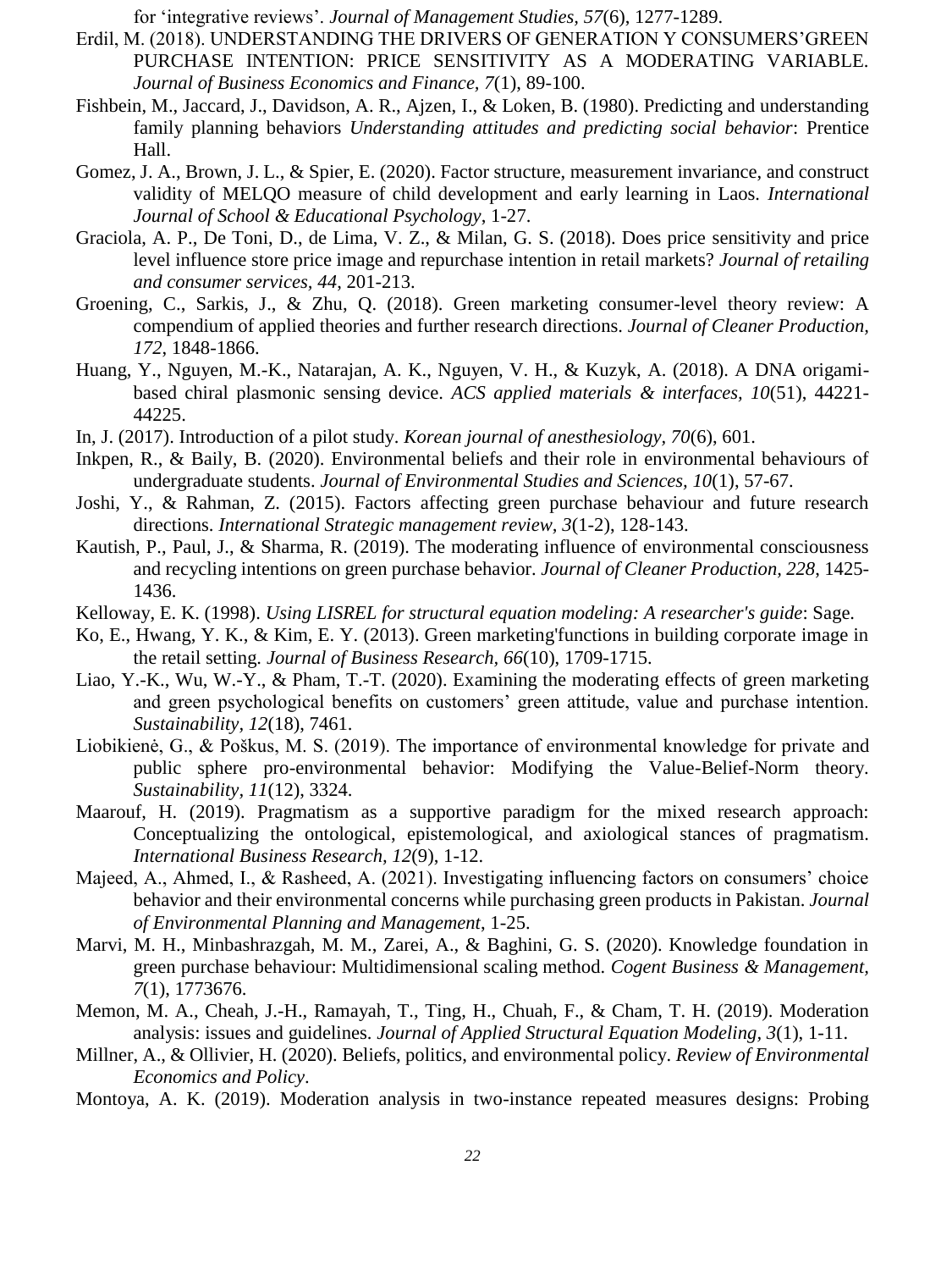methods and multiple moderator models. *Behavior research methods, 51*(1), 61-82.

- <span id="page-12-19"></span>Moon, M. A., Mohel, S. H., & Farooq, A. (2021). I green, you green, we all green: Testing the extended environmental theory of planned behavior among the university students of Pakistan. *The Social Science Journal, 58*(3), 316-332.
- <span id="page-12-5"></span>Munerah, S., Koay, K. Y., & Thambiah, S. (2021). Factors influencing non-green consumers' purchase intention: A partial least squares structural equation modelling (PLS-SEM) approach. *Journal of Cleaner Production, 280*, 124192.
- <span id="page-12-2"></span>Obilor, E. I., & Amadi, E. C. (2018). Test for significance of Pearson's correlation coefficient. *International Journal of Innovative Mathematics, Statistics & Energy Policies, 6*(1), 11-23.
- <span id="page-12-12"></span>Oliver, R. L., & DeSarbo, W. S. (1988). Response determinants in satisfaction judgments. *Journal of consumer research, 14*(4), 495-507.
- <span id="page-12-14"></span>Rahman, A., Hayat, Y., Habib, Z., & Iqbal, J. (2011). Rural-Urban Disparities in Khyber Pakhtunkhwa Pakistan. *Sarhad J Agric, 27*(3), 477-483.
- <span id="page-12-4"></span>Rausch, T. M., & Kopplin, C. S. (2021). Bridge the gap: Consumers' purchase intention and behavior regarding sustainable clothing. *Journal of Cleaner Production, 278*, 123882.
- <span id="page-12-16"></span>Rizwan, M., Mahmood, U., Siddiqui, H., & Tahir, A. (2014). An empirical study about green purchase intentions. *Journal of Sociological Research, 5*(1), 290-305.
- <span id="page-12-13"></span>Salve, P. P., Pabalkar, V., & Roy, T. K. (2021). Consumers Price Sensitivity towards Marketing Claims for Eco-Friendly Cosmetics. *PalArch's Journal of Archaeology of Egypt/Egyptology, 18*(4), 6594-6611.
- <span id="page-12-10"></span>Sana, S. S. (2020). Price competition between green and non green products under corporate social responsible firm. *Journal of retailing and consumer services, 55*, 102118.
- <span id="page-12-17"></span>Schrepp, M. (2020). On the Usage of Cronbach's Alpha to Measure Reliability of UX Scales. *Journal of Usability Studies, 15*(4).
- <span id="page-12-7"></span>Shabbir, M. S., Bait Ali Sulaiman, M. A., Hasan Al-Kumaim, N., Mahmood, A., & Abbas, M. (2020). Green Marketing Approaches and Their Impact on Consumer Behavior towards the Environment—A Study from the UAE. *Sustainability, 12*(21), 8977.
- <span id="page-12-6"></span>Shukla, P., Dipen, P., Malik, S., & Mishra, D. K. (2021). The Role of Green Marketing in Energy Conservation in the Domestic Sector. *International Journal of Energy Economics and Policy, 11*(1), 263.
- <span id="page-12-0"></span>Taber, K. S. (2018). The use of Cronbach's alpha when developing and reporting research instruments in science education. *Research in science education, 48*(6), 1273-1296.
- <span id="page-12-15"></span>Tan, C. N. L., Ojo, A. O., & Thurasamy, R. (2019). Determinants of green product buying decision among young consumers in Malaysia. *Young Consumers*.
- <span id="page-12-18"></span>Trochim, W. M., & Donnelly, J. P. (2001). *Research methods knowledge base* (Vol. 2): Atomic Dog Pub.
- <span id="page-12-11"></span>Walia, S. B., Kumar, H., & Negi, N. (2020). Impact of brand consciousness, perceived quality of products, price sensitivity and product availability on purchase intention towards 'green'products. *International Journal of technology management & sustainable development, 19*(1), 107-118.
- <span id="page-12-9"></span>Wang, J., Pham, T. L., & Dang, V. T. (2020). Environmental consciousness and organic food purchase intention: a moderated mediation model of perceived food quality and price sensitivity. *International journal of environmental research and public health, 17*(3), 850.
- <span id="page-12-3"></span>Wang, Y. A., & Rhemtulla, M. (2021). Power analysis for parameter estimation in structural equation modeling: A discussion and tutorial. *Advances in Methods and Practices in Psychological Science, 4*(1), 2515245920918253.
- <span id="page-12-8"></span>Webster, R. J., Morrone, N., & Saucier, D. A. (2021). The effects of belief in pure good and belief in pure evil on consumer ethics. *Personality and Individual Differences, 177*, 110768.
- <span id="page-12-1"></span>Wijekoon, R., & Sabri, M. F. (2021). Determinants that influence green product purchase intention and behavior: A literature review and guiding framework. *Sustainability, 13*(11), 6219.